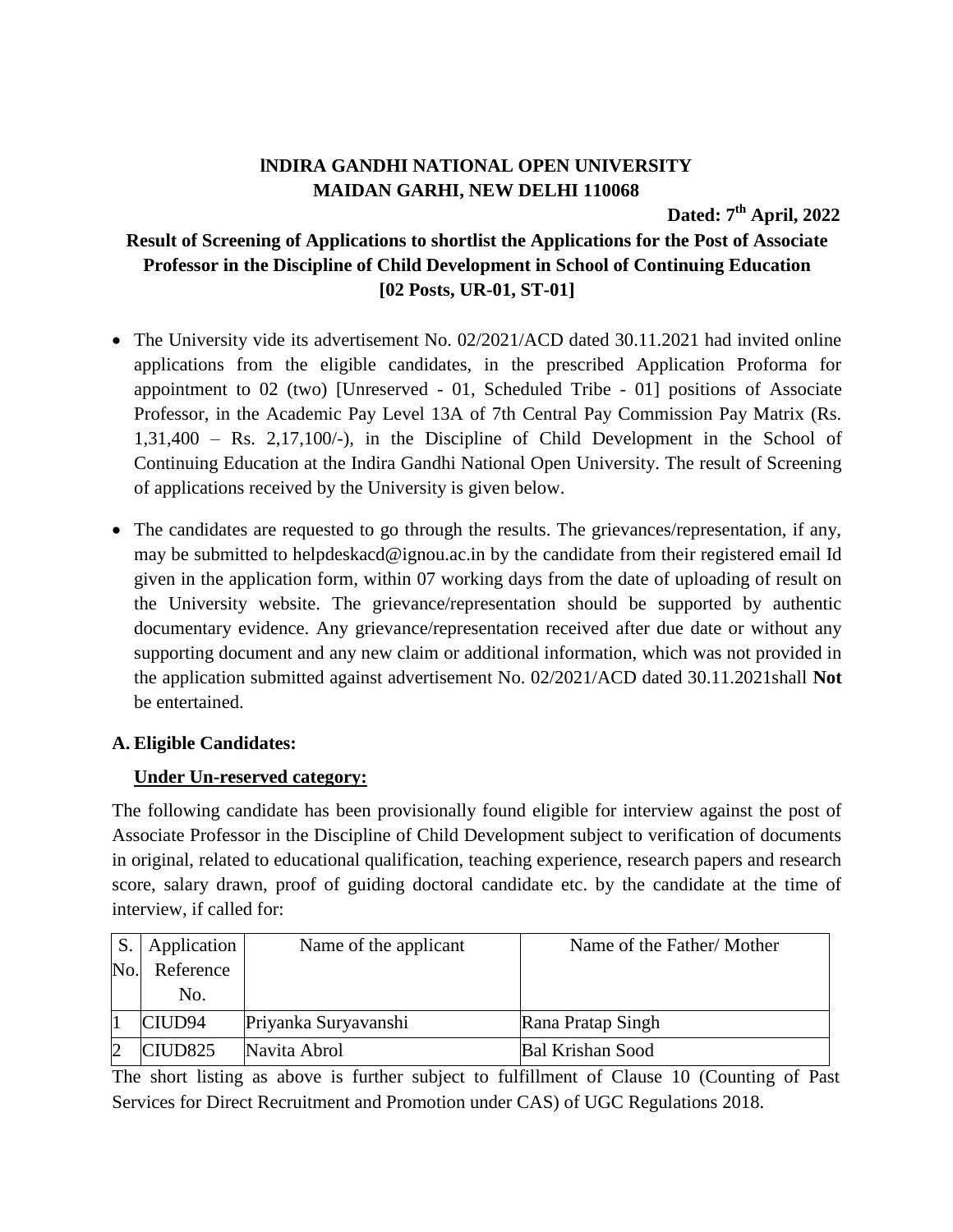In respect of candidates having previous work experience as adhoc/temporary/consolidated salary basis and those with experience in private/autonomous/affiliate Institution or College, then in addition to the letters of experience, appointment Orders, salary certificate etc., the candidate will also be required to submit the copies of Form 16 issued by the Employer / Income Tax Return Forms for the last three years.

### **Under Scheduled Tribe category:**

None of the candidate has been found eligible for interview against the post of Associate Professor in the Discipline of Child Development.

## **B. Candidates Not Eligible:**

The following candidates have not been found eligible to be called for the interview for the post of Associate Professor in the Discipline of Child Development, as per reason indicated against each:

| S.             | Application        | Name of the   |                | Father's/Mother's   Observation of the Committee                |
|----------------|--------------------|---------------|----------------|-----------------------------------------------------------------|
| No.            | Reference          | Applicant     | Name           |                                                                 |
|                | (AIR)<br>No.       |               |                |                                                                 |
|                | No.)               |               |                |                                                                 |
|                |                    |               |                |                                                                 |
| 1              | CIUD <sub>24</sub> | Chitra Sharma | Late Shri Babu | • The applicant does not have                                   |
|                |                    |               | Ram Sharma     | in<br>Ph.D.<br>Degree<br>the                                    |
|                |                    |               |                | concerned/allied/relevant                                       |
|                |                    |               |                | disciplines.                                                    |
|                |                    |               |                | • The applicant has been awarded                                |
|                |                    |               |                | Post<br>Graduation<br>the<br>in<br>disciplines of Economics and |
|                |                    |               |                | Education (M.Ed.) and Ph. D.                                    |
|                |                    |               |                | degree in the discipline<br>of                                  |
|                |                    |               |                | Education.                                                      |
| $\overline{2}$ | CIUD99             | Pushpita      | Bijendra Singh | . The applicant does not have                                   |
|                |                    | Rajawat       |                | Degree<br>Ph.D.<br>the<br>in                                    |
|                |                    |               |                | concerned/allied/relevant                                       |
|                |                    |               |                | disciplines.                                                    |
|                |                    |               |                | • The applicant has been awarded                                |
|                |                    |               |                | Post Graduation and Ph. D.                                      |
|                |                    |               |                | degree in the<br>discipline<br>of<br>Education.                 |
|                |                    |               |                | • The applicant does not have                                   |
|                |                    |               |                | Eight years of experience of                                    |
|                |                    |               |                | teaching and/or research in an                                  |
|                |                    |               |                | academic/research<br>position                                   |
|                |                    |               |                | equivalent to that of Assistant                                 |
|                |                    |               |                | Professor<br>in<br>University,<br>$\mathbf{a}$                  |
|                |                    |               |                | College or accredited research                                  |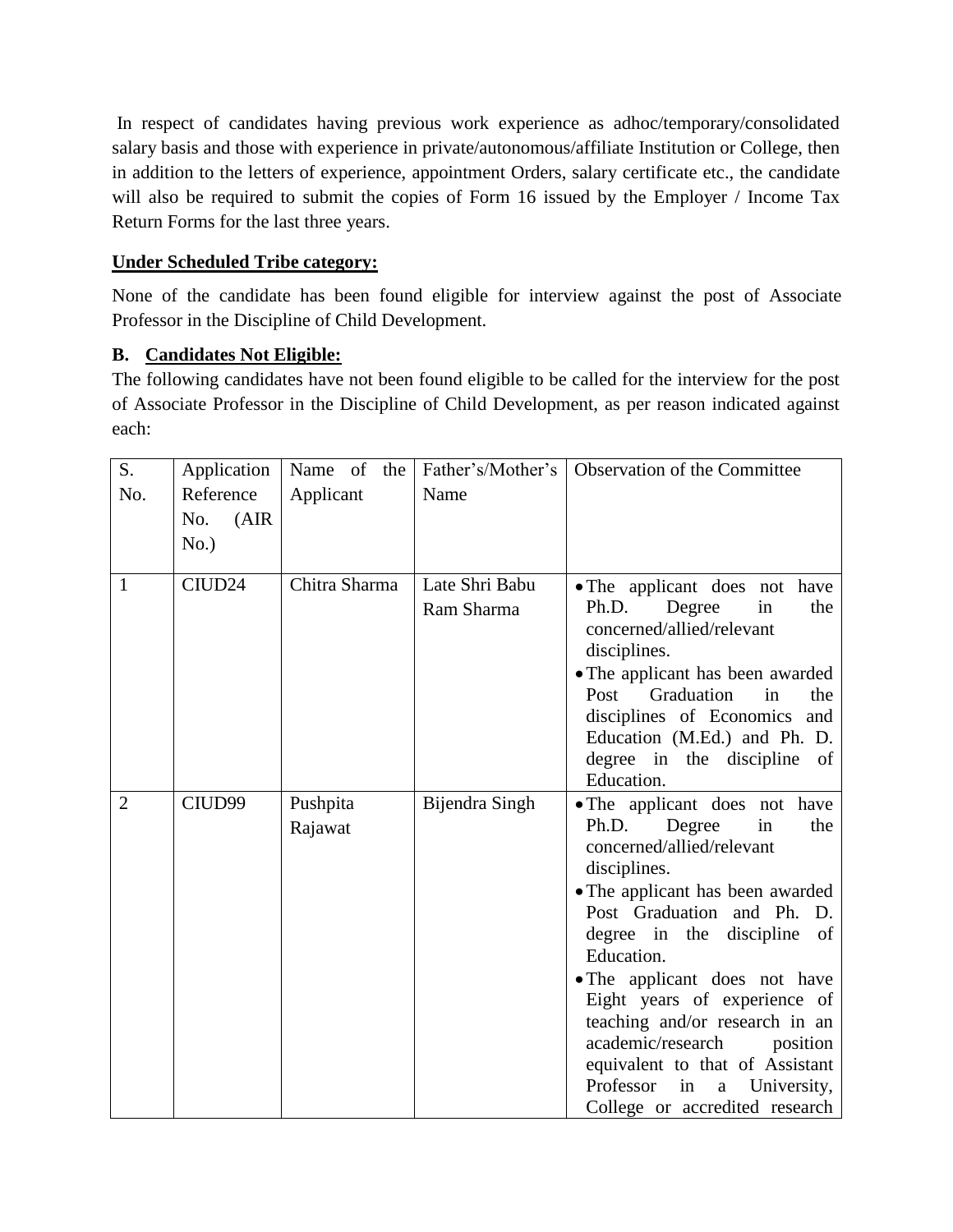|                |         |                      |                      | Institution/Industry, since, there<br>is no proof available of the pay<br>scale equivalent to that of<br>Assistant Professor drawn by the<br>candidate<br>while<br>serving<br>as<br><b>Assistant Professor.</b>                                                                                                                                                                                                                                                                                                                                                                                                                                                                                                                                                                                                                                             |
|----------------|---------|----------------------|----------------------|-------------------------------------------------------------------------------------------------------------------------------------------------------------------------------------------------------------------------------------------------------------------------------------------------------------------------------------------------------------------------------------------------------------------------------------------------------------------------------------------------------------------------------------------------------------------------------------------------------------------------------------------------------------------------------------------------------------------------------------------------------------------------------------------------------------------------------------------------------------|
| 3              | CIUD126 | Kavita<br>Vasudev    | Anil Kumar Vij       | The applicant does not have seven<br>publications in the peer-reviewed<br>or UGC-listed journals.                                                                                                                                                                                                                                                                                                                                                                                                                                                                                                                                                                                                                                                                                                                                                           |
| $\overline{4}$ | CIUD219 | Pravini<br>Pandagale | Sitaram<br>Somkuwar  | . The applicant does not have<br>Ph.D.<br>Degree<br>in<br>the<br>concerned/allied/relevant<br>disciplines.<br>• The applicant has been awarded<br>Post Graduation in the discipline<br>of Psychology and Ph. D. degree<br>in the discipline of Education.<br>• The applicant does not have<br>Eight years of experience of<br>teaching and/or research in an<br>academic/research<br>position<br>equivalent to that of Assistant<br>Professor<br>in<br>$\rm{a}$<br>University,<br>College or accredited research<br>Institution/Industry, since, there<br>is no proof available of the pay<br>scale equivalent to that of<br>Assistant Professor drawn by the<br>candidate<br>while<br>serving<br>as<br><b>Assistant Professor.</b><br>• The applicant does not have<br>seven publications in the peer-<br>reviewed<br>UGC-listed<br><b>or</b><br>journals. |
| 5              | CIUD298 | Samir Kumar<br>Lenka | Bainshedhar<br>Lenka | • The applicant does not have<br>Ph.D.<br>Degree<br>in<br>the<br>concerned/allied/relevant<br>disciplines.<br>• The applicant has been awarded<br>Post Graduation and Ph.<br>D.<br>degree in the discipline<br>of<br>Education.<br>• The applicant does not have<br>Eight years of experience of                                                                                                                                                                                                                                                                                                                                                                                                                                                                                                                                                            |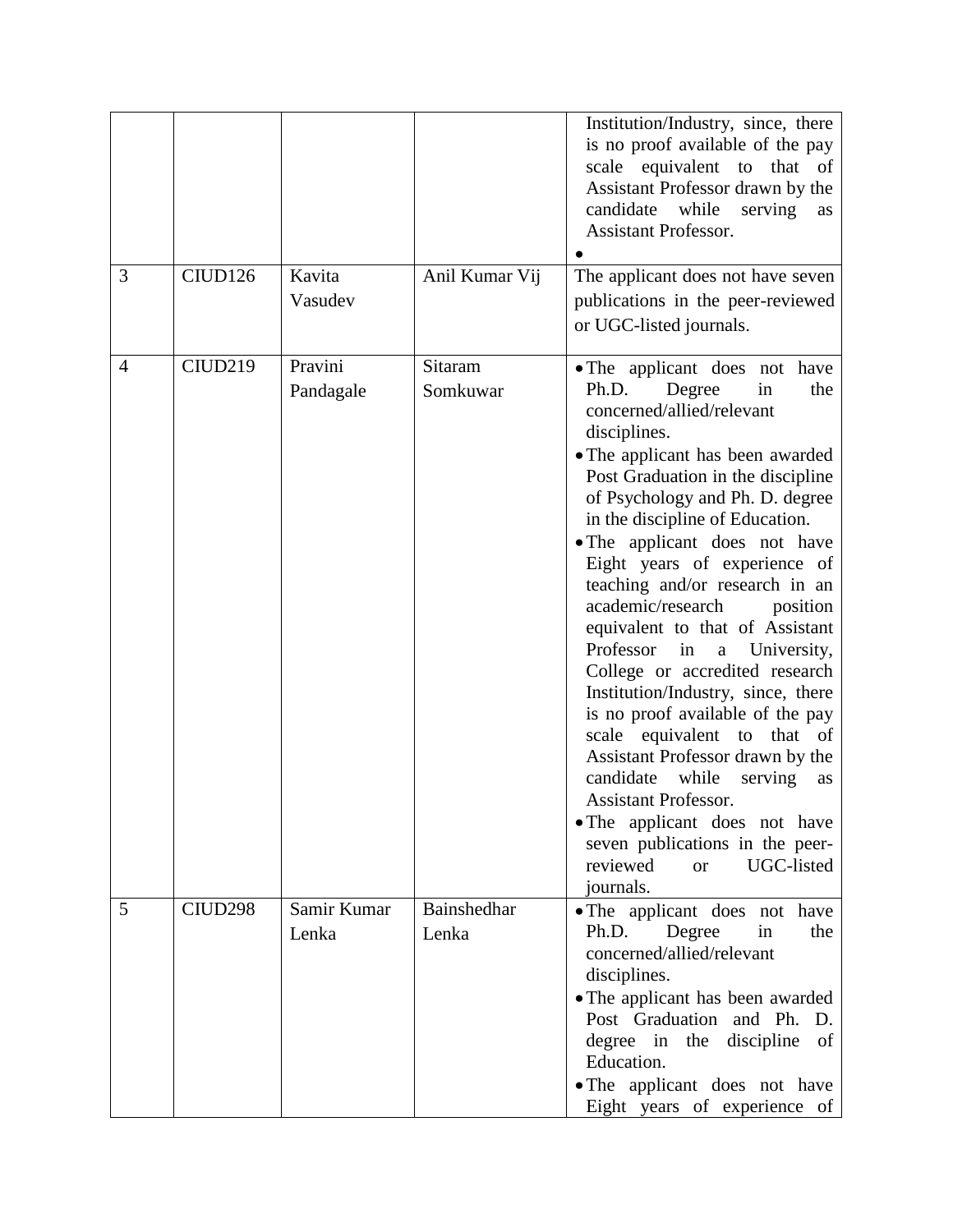|   |                     |                   |                  | teaching and/or research in an<br>academic/research<br>position<br>equivalent to that of Assistant<br>Professor<br>in<br>a University,<br>College or accredited research<br>Institution/Industry, since, there<br>is no proof available of the pay<br>scale equivalent to that of<br>Assistant Professor drawn by the<br>candidate while serving<br>as<br><b>Assistant Professor.</b>                                                                                                                                                                                                                                                                                                                                                                        |
|---|---------------------|-------------------|------------------|--------------------------------------------------------------------------------------------------------------------------------------------------------------------------------------------------------------------------------------------------------------------------------------------------------------------------------------------------------------------------------------------------------------------------------------------------------------------------------------------------------------------------------------------------------------------------------------------------------------------------------------------------------------------------------------------------------------------------------------------------------------|
| 6 | CIUD <sub>306</sub> | Dimple<br>Rangila | O.P.Rangila      | • The applicant does not have<br>Eight years of experience of<br>teaching and/or research in an<br>academic/research<br>position<br>equivalent to that of Assistant<br>Professor<br>in<br>University,<br>$\mathbf{a}$<br>College or accredited research<br>Institution/Industry, since, there<br>clarity whether<br>the<br><i>is</i><br>no<br>applicant was drawing the pay<br>scale equivalent to that of<br>Assistant<br>Professor<br>while<br>serving as Assistant Professor in<br>Institute of Home Economics,<br>New Delhi during August 2005<br>to December 2006 and in Lady<br>Delhi<br>Irwin College, New<br>during September 2008 to May<br>2015.<br>The<br>applicant<br>was<br>working on Temporary basis<br>during the above mentioned<br>period. |
| 7 | CIUD332             | Shiva Shukla      | Manjulata Shukla | • The applicant does not have<br>Ph.D.<br>Degree<br>in<br>the<br>concerned/allied/relevant<br>disciplines.<br>• The applicant has been awarded<br>Post Graduation<br>and Ph.<br>D.<br>degree in the discipline<br>of<br>Education.<br>• The applicant does not have<br>Eight years of experience of<br>teaching and/or research in an<br>academic/research<br>position<br>equivalent to that of Assistant                                                                                                                                                                                                                                                                                                                                                    |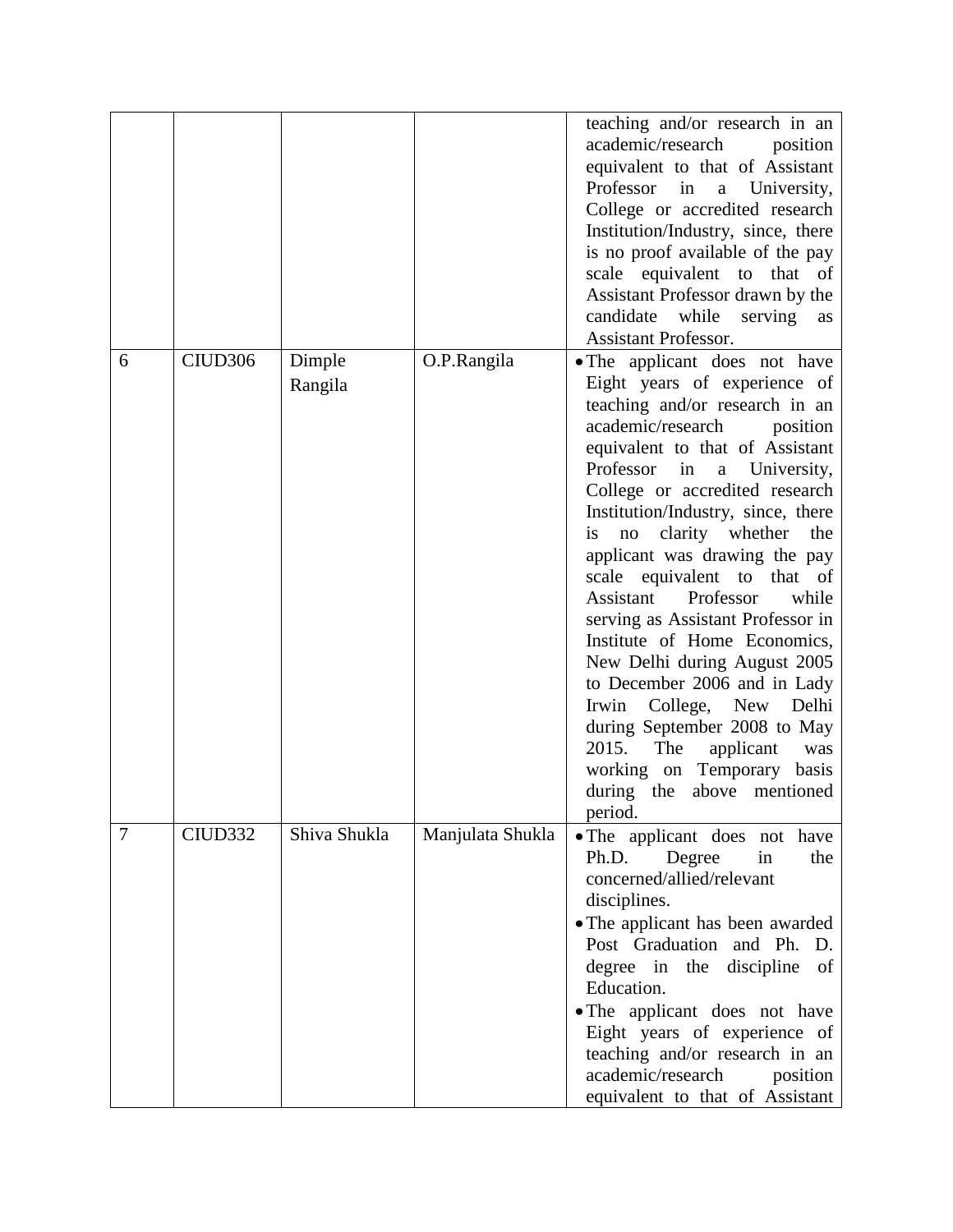|   |                     |                       |                        | University,<br>Professor in<br>a a<br>College or accredited research<br>Institution/Industry.<br>• There is no proof available of<br>the pay scale equivalent to that<br>of Assistant Professor drawn by<br>the candidate while serving as<br><b>Assistant Professor.</b>                                                                                                                                                                                                                                                                                                                                                                                                                                                                                                                                            |
|---|---------------------|-----------------------|------------------------|----------------------------------------------------------------------------------------------------------------------------------------------------------------------------------------------------------------------------------------------------------------------------------------------------------------------------------------------------------------------------------------------------------------------------------------------------------------------------------------------------------------------------------------------------------------------------------------------------------------------------------------------------------------------------------------------------------------------------------------------------------------------------------------------------------------------|
| 8 | CIUD <sub>407</sub> | Mohsina Johar<br>Khan | Mohammed Sabir<br>Khan | • The applicant does not have<br>Ph.D.<br>Degree<br>in<br>the<br>concerned/allied/relevant<br>disciplines.<br>• The applicant has been awarded<br>Post Graduation and Ph. D.<br>degree in the discipline<br>of<br>Education.<br>• The applicant does not have<br>Eight years of experience of<br>teaching and/or research in an<br>academic/research<br>position<br>equivalent to that of Assistant<br>Professor<br>University,<br>in<br>$\mathbf{a}$<br>College or accredited research<br>Institution/Industry.<br>· There is no proof available of<br>the pay scale equivalent to that<br>of Assistant Professor drawn by<br>the candidate while serving as<br><b>Assistant Professor.</b><br>• The applicant does not have<br>seven publications in the peer-<br>UGC-listed<br>reviewed<br><b>or</b><br>journals. |
| 9 | CIUD <sub>444</sub> | Ridhi Sethi           | Rakesh Sethi           | • The applicant does not have<br>Eight years of experience of<br>teaching and/or research in an<br>academic/research<br>position<br>equivalent to that of Assistant<br>Professor<br>in<br>University,<br>$\rm{a}$<br>College or accredited research<br>Institution/Industry.<br>• The applicant does not have<br>seven publications in the peer-<br>reviewed<br>UGC-listed<br><b>or</b><br>journals.                                                                                                                                                                                                                                                                                                                                                                                                                 |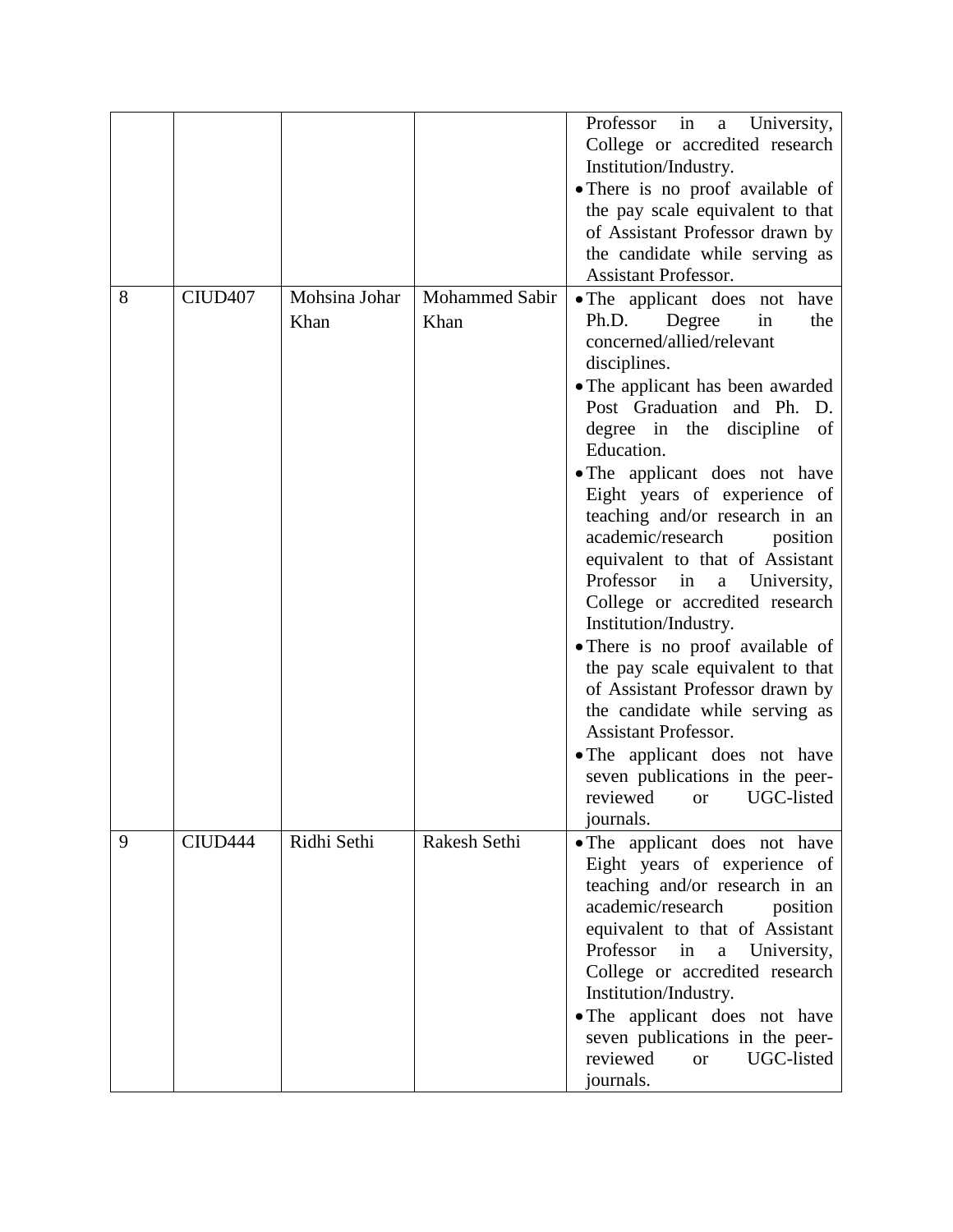| 10 | CIUD573 | Shilpi Negi                   | <b>Balwant Singh</b><br>Negi | • The applicant does not have<br>Ph.D.<br>Degree<br>the<br>in<br>concerned/allied/relevant<br>disciplines.<br>• The applicant has been awarded<br>Post Graduation and Ph. D.<br>degree in the discipline of<br>Education.<br>• The applicant does not have<br>Eight years of experience of<br>teaching and/or research in an<br>academic/research<br>position<br>equivalent to that of Assistant                                                                                                                                                                                                                                               |
|----|---------|-------------------------------|------------------------------|------------------------------------------------------------------------------------------------------------------------------------------------------------------------------------------------------------------------------------------------------------------------------------------------------------------------------------------------------------------------------------------------------------------------------------------------------------------------------------------------------------------------------------------------------------------------------------------------------------------------------------------------|
|    |         |                               |                              | Professor<br>in<br>University,<br>a<br>College or accredited research<br>Institution/Industry.<br>• The applicant does not have<br>seven publications in the peer-<br>reviewed<br>UGC-listed<br><b>or</b><br>journals.                                                                                                                                                                                                                                                                                                                                                                                                                         |
| 11 | CIUD687 | Jyoti Meena                   | Kalyan Sahai<br>Meena        | The applicant does not have Eight<br>years of experience of teaching<br>and/or<br>research<br>in<br>an<br>academic/research<br>position<br>equivalent to that of Assistant<br>Professor in a University, College<br>accredited<br>research<br>$\alpha$<br>Institution/Industry, since, there is<br>no clarity whether the applicant<br>drawing the pay<br>scale<br>was<br>equivalent to that of Assistant<br>Professor<br>while<br>serving<br>as<br>Assistant Professor in Banasthali<br>University, Tonk during August<br>2008 to February 2013 and in Jai<br>Narayan<br>Vyas<br>University,<br>Jodhpur during February 2013 to<br>June 2018. |
| 12 | CIUD698 | Gunwant<br>Dhonduji<br>Sonone | Dhonduji Somaji<br>Sonone    | • The applicant does not have<br>Ph.D.<br>Degree<br>in<br>the<br>concerned/allied/relevant<br>disciplines.<br>• The applicant has been awarded                                                                                                                                                                                                                                                                                                                                                                                                                                                                                                 |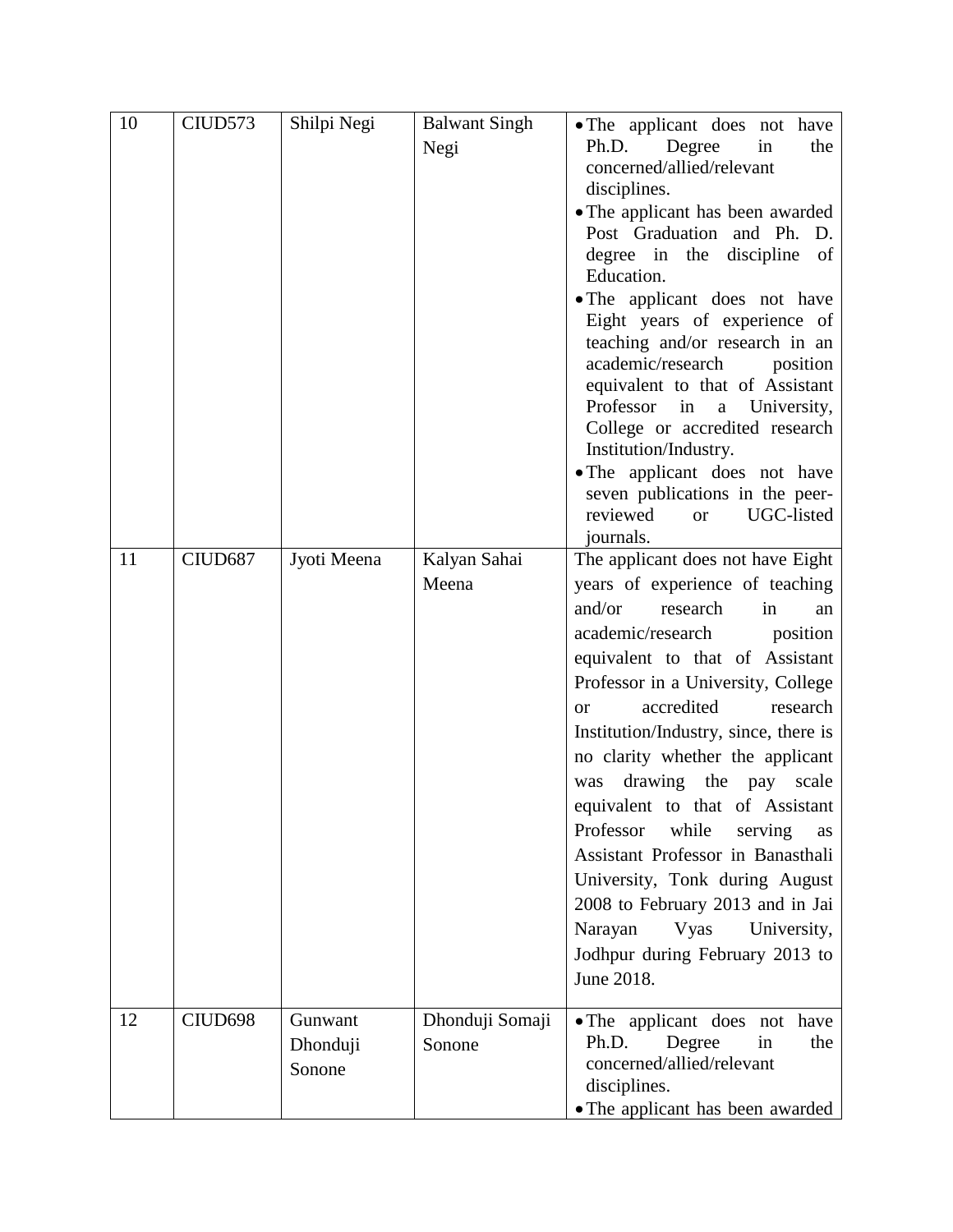|    |         |               |                  | Post Graduation and Ph.<br>D.                                |
|----|---------|---------------|------------------|--------------------------------------------------------------|
|    |         |               |                  | degree in the<br>discipline<br>of                            |
|    |         |               |                  | Education.                                                   |
|    |         |               |                  | • The applicant does not have                                |
|    |         |               |                  | Eight years of experience of                                 |
|    |         |               |                  | teaching and/or research in an                               |
|    |         |               |                  | academic/research<br>position                                |
|    |         |               |                  | equivalent to that of Assistant                              |
|    |         |               |                  | Professor<br>in<br>University,<br>$\mathbf{a}$               |
|    |         |               |                  | College or accredited research                               |
|    |         |               |                  | Institution/Industry.                                        |
|    |         |               |                  | • There is no proof available of                             |
|    |         |               |                  | the pay scale equivalent to that                             |
|    |         |               |                  | of Assistant Professor drawn by                              |
|    |         |               |                  | the candidate while serving as                               |
|    |         |               |                  | <b>Assistant Professor.</b>                                  |
|    |         |               |                  | • The applicant was working on<br>Temporary basis from April |
|    |         |               |                  | 2015 to August 2016 and as                                   |
|    |         |               |                  | Guest faculty from August 2017                               |
|    |         |               |                  | to November 2021.                                            |
| 13 | CIUD718 | Bir           | Late Shri. Arjun | • The applicant does not have                                |
|    |         | Abhimanyu     | Chaudhary        | Degree<br>in<br>Ph.D.<br>the                                 |
|    |         | Kumar         |                  | concerned/allied/relevant                                    |
|    |         |               |                  | disciplines.                                                 |
|    |         |               |                  | • The applicant has been awarded                             |
|    |         |               |                  | Post Graduation and Ph.<br>D.                                |
|    |         |               |                  | degree in the discipline<br>of                               |
|    |         |               |                  | <b>Environmental Sciences.</b>                               |
| 14 | CIUD750 | Anubha Rajesh | Prem Kumar       | • The applicant does not have                                |
|    |         |               | Dhawan           | Eight years of experience of                                 |
|    |         |               |                  | teaching and/or research in an                               |
|    |         |               |                  | academic/research<br>position                                |
|    |         |               |                  | equivalent to that of Assistant                              |
|    |         |               |                  | Professor<br>in<br>$\mathbf{a}$<br>University,               |
|    |         |               |                  | College or accredited research                               |
|    |         |               |                  | Institution/Industry.                                        |
|    |         |               |                  | • There is no proof available of                             |
|    |         |               |                  | the pay scale equivalent to that                             |
|    |         |               |                  | of Assistant Professor drawn by                              |
|    |         |               |                  | the candidate while serving as                               |
|    |         |               |                  | <b>Assistant Professor.</b>                                  |
|    |         |               |                  | • The applicant does not have                                |
|    |         |               |                  | seven publications in the peer-                              |
|    |         |               |                  | reviewed<br>UGC-listed<br><b>or</b>                          |
|    |         |               |                  | journals.                                                    |